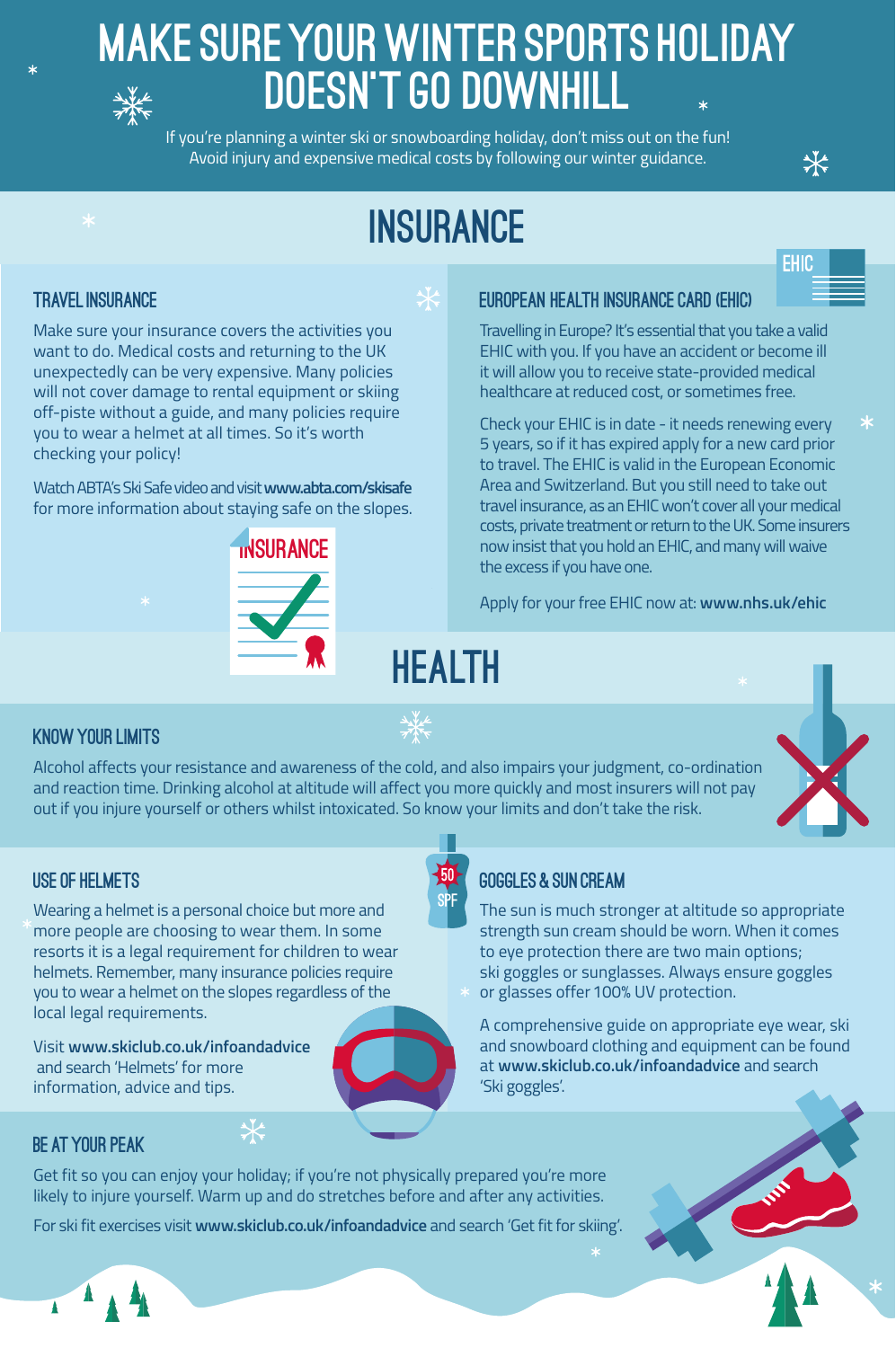Choose the right route/pistes

# SAFETY ON THE PISTE



It is important to be aware of how pistes are classified to indicate their difficulty. This will make sure you don't overstretch yourself and get into a tricky situation. Know your limits and don't attempt slopes beyond your level of ability.

**Green** is the easiest, followed by **Blue** then **Red** and then **Black**.

Itineraries are runs marked on the piste map but they are not groomed or patrolled and are therefore for the more experienced skiers.

- 1. Secure the accident area Protect with crossed skis or planted snowboard well above the injured person. If necessary post someone to give warning.
- Report to a Pisteur or lift operator and alert the rescue service:
	- Place of accident (piste name and nearest piste marker)
	- • Number of people injured
	- Type of injury
	- **•** If serious report to the police as soon as possible

Be aware that piste classifications vary in different ski resorts and countries. Piste conditions change during the day; what was a cruising blue run mid morning could be difficult, and more like a hard red by 4pm. Note that this also works in reverse, and sometimes a quiet red at the end of the day may be a lot easier than an icy and crowded blue.

### Assisting in case of an accident

#### OFF-PISTE SAFETY

Off-piste skiing and snowboarding has become more popular in recent years with the attraction of heading off the marked runs and seeking out fresh powder. But you should not head off-piste without being fully prepared. For example, you should make sure you take and are able to use competently the appropriate equipment - an avalanche transceiver, a probe pole and a shovel.

And don't forget that many insurance policies won't cover you for damage to rental equipment or skiing off-piste without a guide. So make sure you check your policy!

Details of equipment required and courses can be found on **www.skiclub.co.uk/safety**